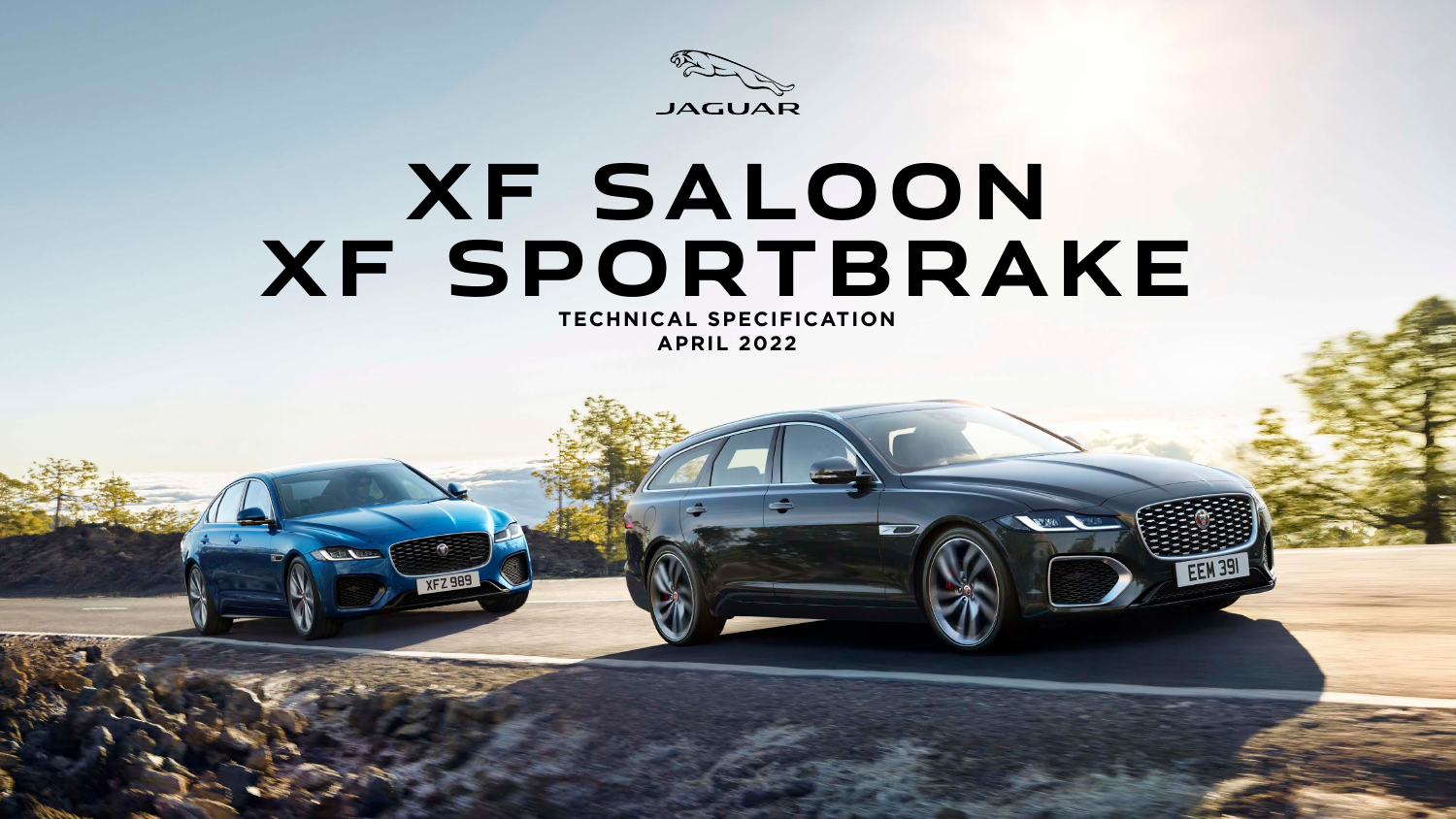| <b>POWERTRAIN</b>                                          | <b>D200</b>                                | <b>D200 MHEV</b>  |                                            |
|------------------------------------------------------------|--------------------------------------------|-------------------|--------------------------------------------|
| Transmission                                               | Automatic                                  |                   | Automatic                                  |
| Driveline: All Wheel Drive (AWD) or Rear Wheel Drive (RWD) | <b>RWD</b>                                 | <b>RWD</b>        | AWD                                        |
| Maximum power (PS (kW) / rpm)                              | 199(146)/3.750                             | 204(150)/3.750    | 204(150)/3.750                             |
| Maximum torque $(Nm / rpm)$                                | 430 / 1.750-2.500                          | 430 / 1.750-2.500 | 430 / 1.750-2.500                          |
| Capacity (cc)                                              | 1.997                                      | 1.997             | 1.997                                      |
| No. of cylinders / Valves per cylinder                     | 4/4                                        | 4/4               | 4/4                                        |
| Cylinder layout                                            | Inline                                     | Inline            | Inline                                     |
| Bore / stroke $(mm)$                                       | 83 / 92.3                                  | 83 / 92.3         | 83 / 92.3                                  |
| Compression ratio $(+/-0.5)$                               | 16.5                                       | 16.5              | 16.5                                       |
| <b>PERFORMANCE</b>                                         |                                            |                   |                                            |
| Acceleration (secs) 0-100 km/h (0-60mph)                   | 7,6(7,1)                                   | 7,6(7,1)          | 7,8(7,3)                                   |
| Maximum speed km/h (mph)                                   | 235 (146)                                  | 235 (146)         | 230 (143)                                  |
| <b>BRAKES</b>                                              |                                            |                   |                                            |
| Front type                                                 | Single Piston Sliding Caliper, Vented Disc |                   | Single Piston Sliding Caliper, Vented Disc |
| Front diameter (mm)                                        | 325                                        | 325               | 325                                        |
| Rear type                                                  | Single Piston Sliding Caliper, Vented Disc |                   | Single Piston Sliding Caliper, Vented Disc |
| Rear diameter (mm)                                         | 325                                        | 325               | 325                                        |
| Park Brake                                                 | iEPB, motor on caliper                     |                   | <b>iEPB, motor on caliper</b>              |

Some features on images may vary between optional and standard for different model years and due to the impact of Covid-19, many of our images have not been updated to reflect 23MY specifications. Please refer to the car c your local Retailer for detailed 23MY specifications and do not base an order on website imagery alone. Jaguar Land Rover Limited is constantly seeking ways to improve the specification, design and production of its vehicl take place continually, and we reserve the right to change without notice.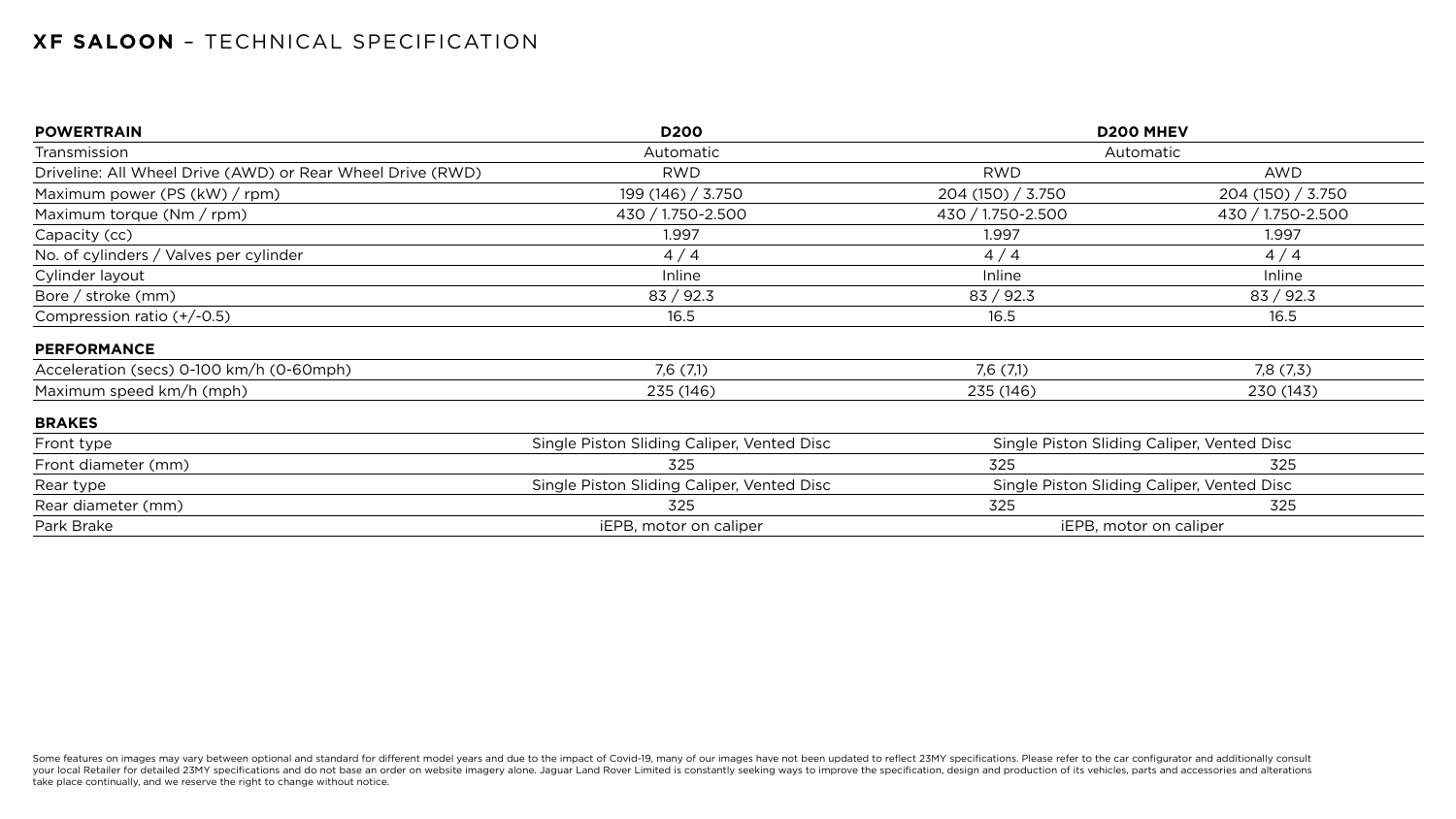| WEIGHTS (kg)*                            | <b>D200</b> |       | <b>D200 MHEV</b> |
|------------------------------------------|-------------|-------|------------------|
| Unladen weight (EU)**                    | 1.756       | 1.810 | 1.869            |
| Unladen weight (DIN) <sup>+</sup>        | 1.681       | 1.735 | 1.794            |
| Gross Vehicle Weight (GVW)               | 2.350       | 2.350 | 2.410            |
| <b>TOWING (kg)</b>                       |             |       |                  |
| Unbraked trailer                         | 750         | 750   | 750              |
| Maximum towing                           | 2.000       | 2.000 | 2.000            |
| Maximum coupling point (nose weight)     | 100         | 100   | 100              |
| Maximum vehicle and trailer combination  | 4.350       | 4.350 | 4.410            |
| <b>ROOF CARRYING (kg)</b>                |             |       |                  |
| Maximum roof load (including cross bars) | 75          | 75    | 75               |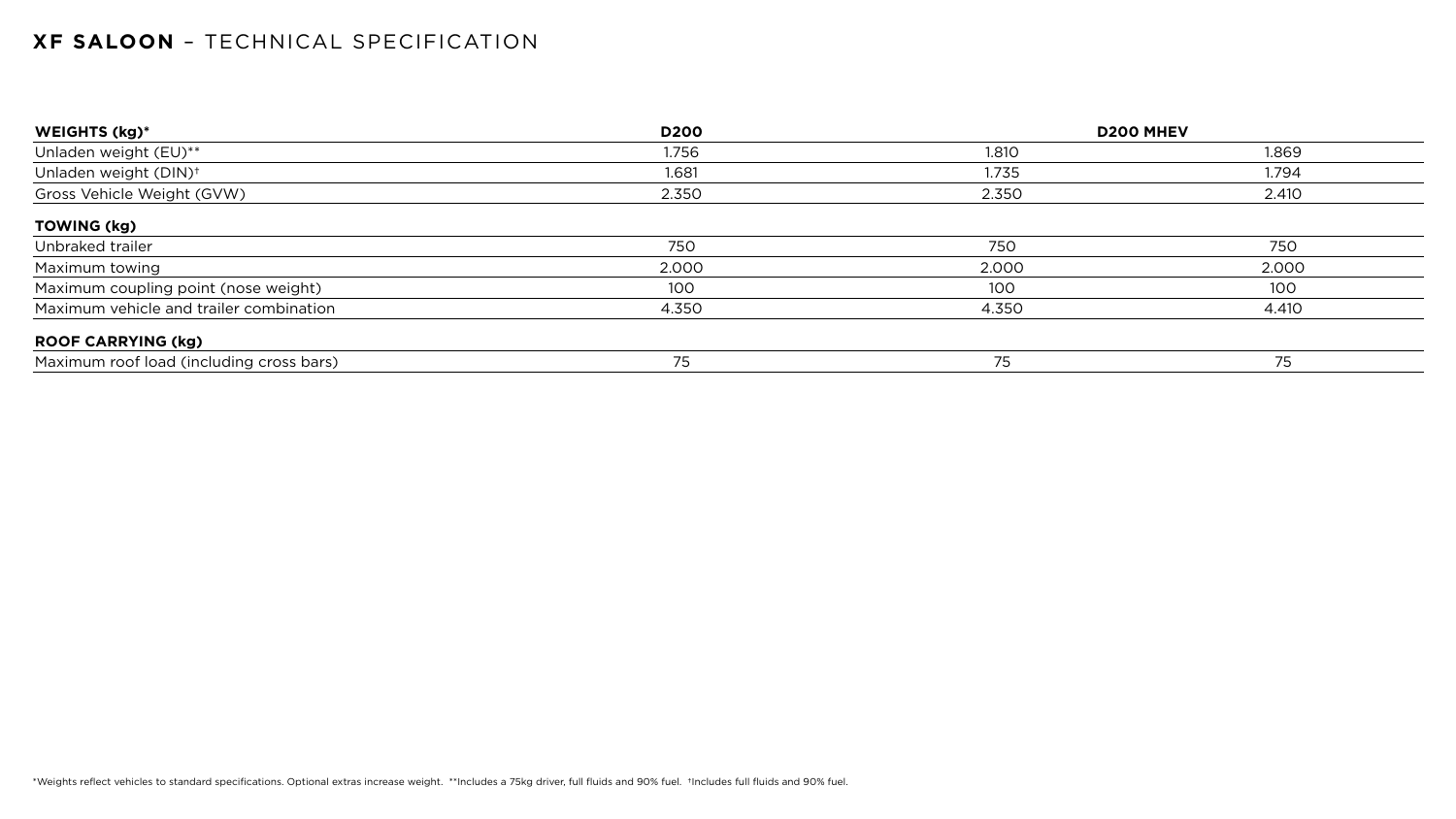|                                     |                 | D200 <sup>+</sup>                            | <b>D200 MHEV</b>   |              |                                                                                                                                                  |                         |  |
|-------------------------------------|-----------------|----------------------------------------------|--------------------|--------------|--------------------------------------------------------------------------------------------------------------------------------------------------|-------------------------|--|
| Fuel tank capacity - useable litres |                 | 68                                           | 68                 |              |                                                                                                                                                  |                         |  |
|                                     |                 | $\blacksquare$                               |                    |              |                                                                                                                                                  |                         |  |
| <b>NEDC EQUIVALENT (NEDC2)*</b>     |                 | <b>RWD</b>                                   |                    |              |                                                                                                                                                  | <b>AWD</b>              |  |
|                                     |                 |                                              | Tyre Class A       | Tyre Class B | Tyre Class A                                                                                                                                     | Tyre Class B            |  |
| Urban                               | $1/100km$ (mpg) | 6,3                                          | 5,2(54,3)          | 5,3(53,3)    | 5,4(52,3)                                                                                                                                        | 5,5(51,4)               |  |
| Extra Urban                         | $1/100km$ (mpg) | 4,6                                          | 3,9(72,4)          | 4,1 (68,9)   | 4,2(67,3)                                                                                                                                        | 4,3(65,7)               |  |
| Combined                            | $1/100km$ (mpg) | 5,2                                          | 4,4(64,2)          | 4,5(62,8)    | 4,7 (60,1)                                                                                                                                       | 4,7(60,1)               |  |
| Urban                               | (g/km)          | 166                                          | 136                | 140          | 144                                                                                                                                              | 146                     |  |
| Extra Urban                         | (g/km)          | 121                                          | 103                | 107          | 111                                                                                                                                              | 113                     |  |
| Combined                            | (g/km)          | 138                                          | 115                | 119          | 123                                                                                                                                              | 125                     |  |
|                                     |                 |                                              |                    |              |                                                                                                                                                  |                         |  |
| Low                                 | $1/100km$ (mpg) | $-$                                          |                    |              |                                                                                                                                                  | $6,7-7,2$ $(42,2-39,2)$ |  |
| Medium                              | $1/100km$ (mpg) | $\qquad \qquad -$                            |                    |              |                                                                                                                                                  | $5,7-6,1(49,6-46,3)$    |  |
| High                                | $1/100km$ (mpg) | $\qquad \qquad -$                            |                    |              |                                                                                                                                                  | 4,7-5,2 (60,1-54,3)     |  |
| Extra High                          | $1/100km$ (mpg) | $-$                                          |                    |              |                                                                                                                                                  | $5,5-6,1(51,4-46,3)$    |  |
| Combined                            | $1/100km$ (mpg) | $-$                                          |                    |              | $5,5-6,0(51,4-47,1)$                                                                                                                             |                         |  |
| Low                                 | (g/km)          | $\overline{\phantom{0}}$                     | 164-177            |              |                                                                                                                                                  | 176-188                 |  |
| Medium                              | (g/km)          | $\overline{\phantom{0}}$                     | 133-147            |              |                                                                                                                                                  | 149-161                 |  |
| High                                | (g/km)          | $\qquad \qquad -$                            | 110-126            |              |                                                                                                                                                  | 124-136                 |  |
| Extra High                          | (g/km)          | $-$                                          |                    |              |                                                                                                                                                  | 143-161                 |  |
| Combined                            | (g/km)          | $-$                                          | 129-146<br>143-157 |              |                                                                                                                                                  |                         |  |
|                                     |                 | Diesel/Gasoline Particulate Filter (DPF/GPF) |                    |              | <b>RWD</b><br>$6,2-6,7$ (45,6-42,2)<br>$5,1-5,6$ (55,4-50,4)<br>4, 2-4, 8 (67, 3-58, 9)<br>5,0-5,8 (56,5-48,7)<br>4,9-5,6 (57,6-50,4)<br>132-151 | $\blacksquare$          |  |

#### ■ Standard - Not available.

Class A (17" and 18" wheels) Class B (19" and 20" wheels).

\*The figures provided are NEDC2 calculated from official manufacturer's WLTP tests in accordance with EU legislation. For comparison purposes only. Real-world figures may differ. CO<sub>2</sub> and fuel economy figures may vary acc environmental conditions, load, wheel fitment and accessories fitted. NEDC2 are figures calculated using a Government formula from WLTP figures equivalent to what they would have been under the old NEDC test. The correct t \*\*The figures provided are as a result of official manufacturer's tests in accordance with EU legislation. For comparison purposes only. Real-world figures may differ. CO<sub>2</sub> and fuel economy figures may vary according to f conditions, load, wheel fitment and accessories fitted. <sup>+</sup>The figures provided are NEDC calculated from official manufacturer's tests. Figures may vary according to environment and driving style. For comparison purposes o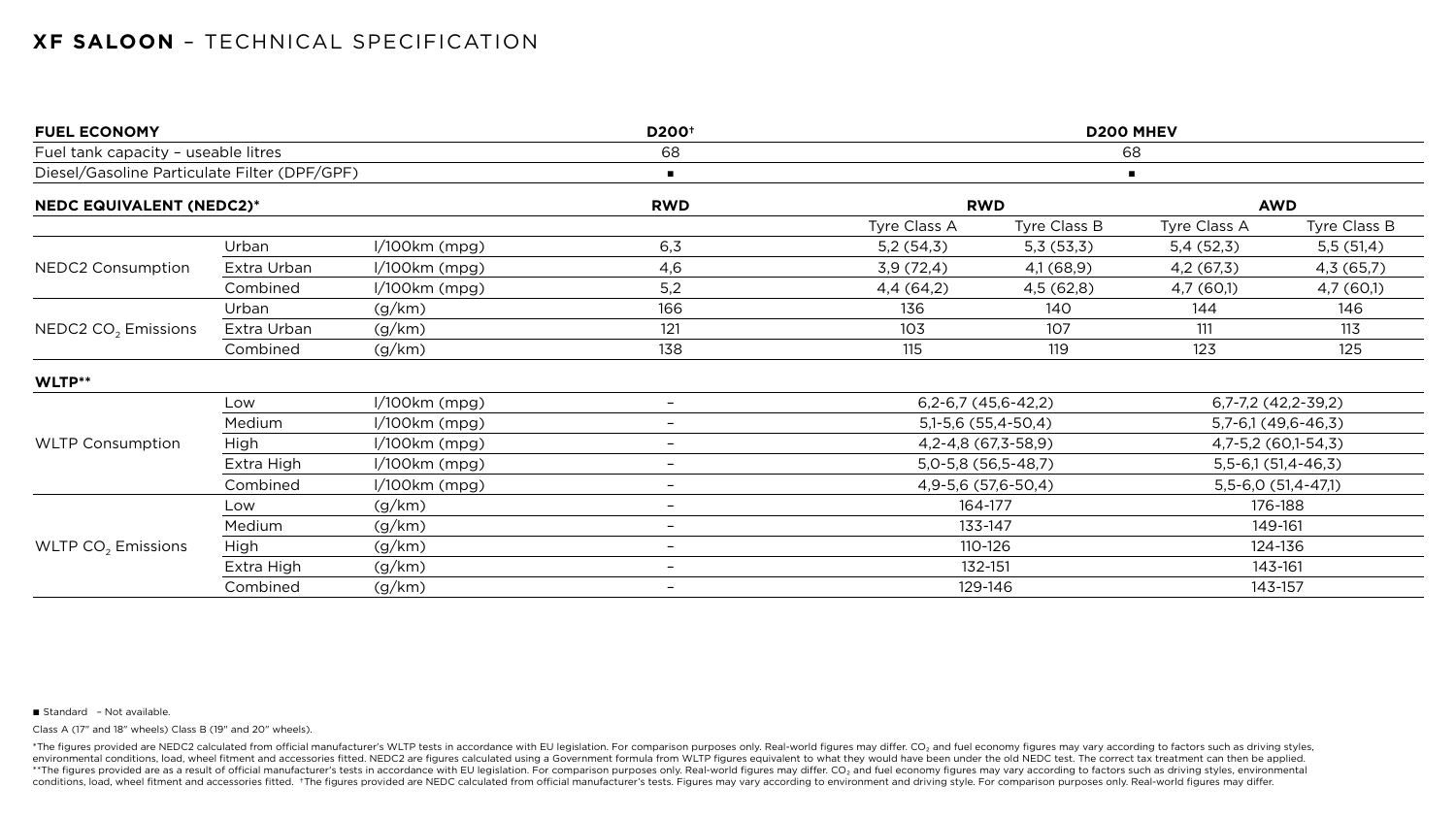| <b>POWERTRAIN</b>                                          | <b>P250</b>                                | <b>P300</b>                                |
|------------------------------------------------------------|--------------------------------------------|--------------------------------------------|
| Transmission                                               | Automatic                                  | Automatic                                  |
| Driveline: All Wheel Drive (AWD) or Rear Wheel Drive (RWD) | <b>RWD</b>                                 | <b>AWD</b>                                 |
| Maximum power (PS $(kW) / rpm)$ )                          | 250(184)/5.500                             | 300(221) / 5.500                           |
| Maximum torque $(Nm / rpm)$                                | 365 / 1.300-4.500                          | 400 / 1.500-4.500                          |
| Capacity (cc)                                              | 1.997                                      | 1.997                                      |
| No. of cylinders / Valves per cylinder                     | 4/4                                        | 4/4                                        |
| Cylinder layout                                            | Inline                                     | Inline                                     |
| Bore / stroke $(mm)$                                       | 83 / 92.3                                  | 83 / 92.3                                  |
| Compression ratio $(+/-0.5)$                               | 10.5                                       | 9.5                                        |
| <b>PERFORMANCE</b>                                         |                                            |                                            |
| Acceleration (secs) 0-100 km/h (0-60mph)                   | 6,9(6,5)                                   | 6,1(5,8)                                   |
| Maximum speed km/h (mph)                                   | 250 (155)                                  | 250 (155)                                  |
| <b>BRAKES</b>                                              |                                            |                                            |
| Front type                                                 | Single Piston Sliding Caliper, Vented Disc | Single Piston Sliding Caliper, Vented Disc |
| Front diameter (mm)                                        | 325 - 17" Wheel<br>350 - 18" Wheel         | 350                                        |
| Rear type                                                  | Single Piston Sliding Caliper, Vented Disc | Single Piston Sliding Caliper, Vented Disc |
| Rear diameter (mm)                                         | 325                                        | 325                                        |
| Park Brake                                                 | iEPB, motor on caliper                     | iEPB, motor on caliper                     |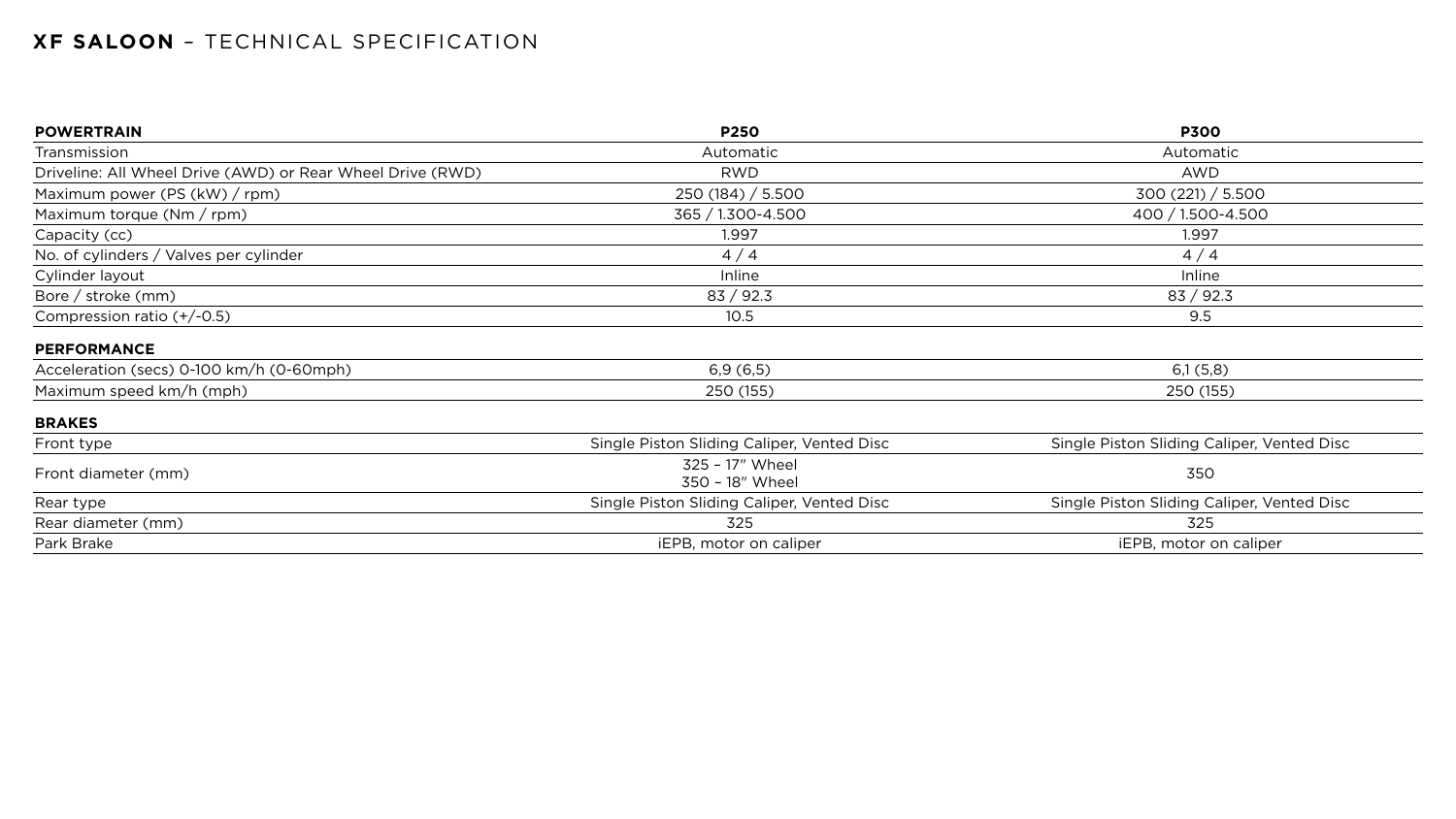| <b>WEIGHTS (kg)*</b>                     | <b>P250</b> | <b>P300</b> |
|------------------------------------------|-------------|-------------|
| Unladen weight (EU)**                    | 1.735       | 1.819       |
| Unladen weight (DIN) <sup>+</sup>        | 1.660       | 1.744       |
| Gross Vehicle Weight (GVW)               | 2.290       | 2.370       |
| <b>TOWING (kg)</b>                       |             |             |
| Unbraked trailer                         | 750         | 750         |
| Maximum towing                           | 2.000       | 2.000       |
| Maximum coupling point (nose weight)     | 100         | 100         |
| Maximum vehicle and trailer combination  | 4.190       | 4.270       |
| <b>ROOF CARRYING (kg)</b>                |             |             |
| Maximum roof load (including cross bars) | 75          | 75          |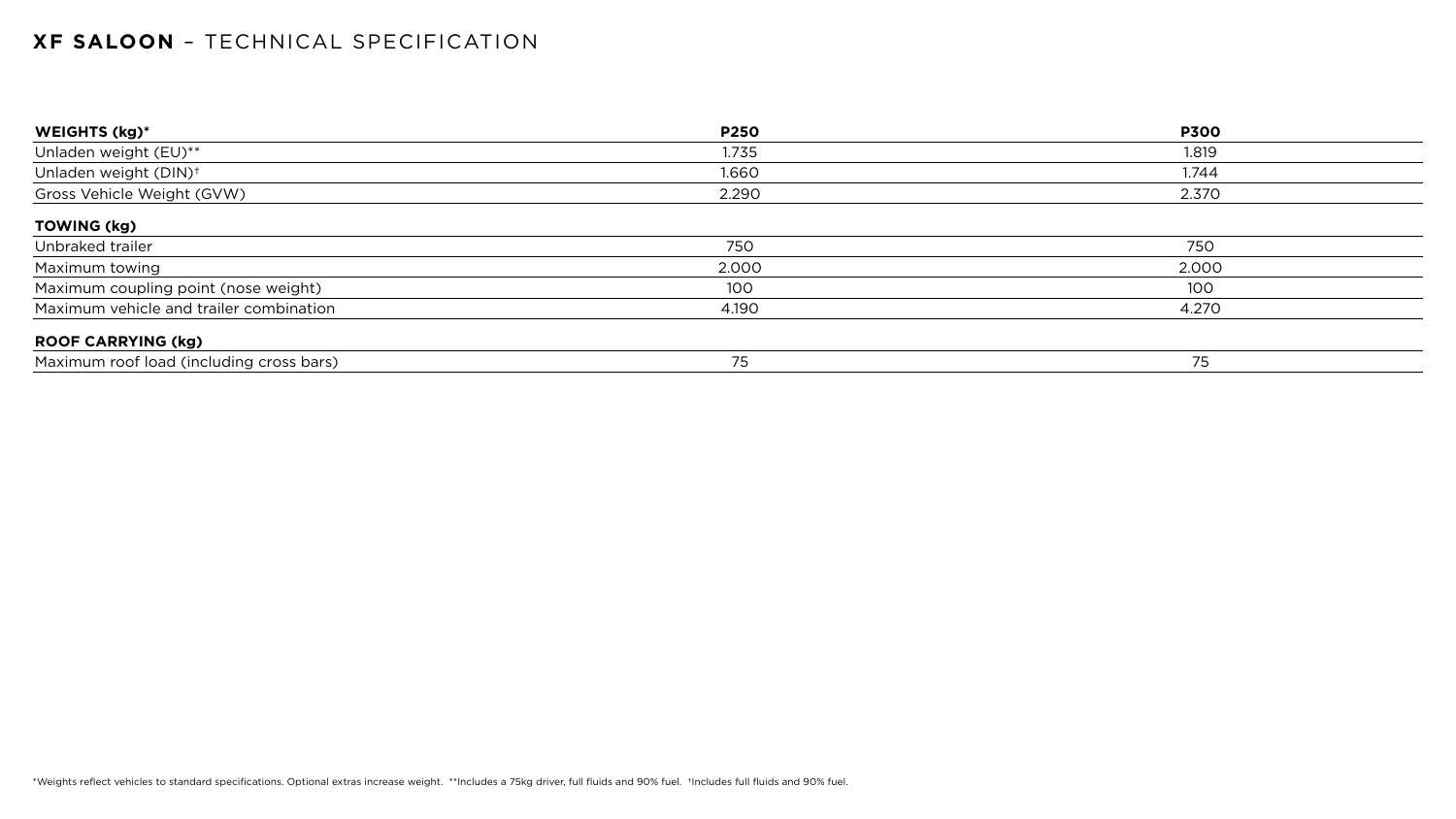| <b>FUEL ECONOMY</b>                                                                                                        |             |                 | <b>P250</b>           |                      | <b>P300</b>           |              |
|----------------------------------------------------------------------------------------------------------------------------|-------------|-----------------|-----------------------|----------------------|-----------------------|--------------|
| Fuel tank capacity - useable litres<br>Diesel / Gasoline Particulate Filter (DPF / GPF)<br><b>NEDC EQUIVALENT (NEDC2)*</b> |             | 74              |                       | 74                   |                       |              |
|                                                                                                                            |             |                 | $\blacksquare$        | $\blacksquare$       |                       |              |
|                                                                                                                            |             | <b>RWD</b>      |                       | <b>AWD</b>           |                       |              |
|                                                                                                                            |             |                 | Tyre Class A          | Tyre Class B         | Tyre Class A          | Tyre Class B |
|                                                                                                                            | Urban       | $1/100km$ (mpg) | 8,9(31,7)             | 9,2(30,7)            | 9,1(31,0)             | 9,2(30,7)    |
| <b>NEDC2 Consumption</b>                                                                                                   | Extra Urban | $1/100km$ (mpg) | 5,8 (48,7)            | 5,9(47,9)            | 6,3(44,8)             | 6,4(44,1)    |
|                                                                                                                            | Combined    | $1/100km$ (mpg) | 6,9(40,9)             | 7,1 (39,8)           | 7,4 (38,2)            | 7,4 (38,2)   |
|                                                                                                                            | Urban       | (g/km)          | 203                   | 210                  | 208                   | 208          |
| NEDC2 $CO2$ Emissions                                                                                                      | Extra Urban | (g/km)          | 131                   | 135                  | 144                   | 145          |
|                                                                                                                            | Combined    | (g/km)          | 157                   | 162                  | 167                   | 168          |
| WLTP**                                                                                                                     |             |                 |                       |                      |                       |              |
|                                                                                                                            | Low         | $1/100km$ (mpg) | 12,0-12,7 (23,5-22,2) |                      | 13,0-13,1 (21,7-21,6) |              |
|                                                                                                                            | Medium      | $1/100km$ (mpg) |                       | 8,1-9,0 (34,9-31,4)  | $8,8-9,4(32,1-30,1)$  |              |
| <b>WLTP Consumption</b>                                                                                                    | <b>High</b> | $1/100km$ (mpg) |                       | $6,8-7,5(41,5-37,7)$ | 7,3-8,0 (38,7-35,3)   |              |
|                                                                                                                            | Extra High  | $1/100km$ (mpg) |                       | 7,5-8,5 (37,7-33,2)  | 7,9-9,0 (35,8-31,4)   |              |
|                                                                                                                            | Combined    | $1/100km$ (mpg) | 8,0-8,8 (35,3-32,1)   |                      | 8,6-9,3 (32,8-30,4)   |              |
|                                                                                                                            | Low         | (g/km)          | 271-286               |                      | 293-296               |              |
|                                                                                                                            | Medium      | (g/km)          | 182-202               |                      | 198-212               |              |
| WLTP $CO2$ Emissions                                                                                                       | <b>High</b> | (g/km)          | 153-170               |                      | 165-181               |              |
|                                                                                                                            | Extra High  | (g/km)          |                       | 170-191              | 177-202               |              |
|                                                                                                                            | Combined    | (g/km)          |                       | 180-199              | 193-210               |              |

#### ■ Standard  $-$  Not available.

Class A (17" and 18" wheels) Class B (19" and 20" wheels).

\*The figures provided are NEDC2 calculated from official manufacturer's WLTP tests in accordance with EU legislation. For comparison purposes only. Real-world figures may differ. CO<sub>2</sub> and fuel economy figures may vary acc environmental conditions, load, wheel fitment and accessories fitted. NEDC2 are figures calculated using a Government formula from WLTP figures equivalent to what they would have been under the old NEDC test. The correct t \*\*The figures provided are as a result of official manufacturer's tests in accordance with EU legislation. For comparison purposes only. Real-world figures may differ. CO<sub>2</sub> and fuel economy figures may vary according to f conditions, load, wheel fitment and accessories fitted. +The figures provided are NEDC calculated from official manufacturer's tests. Figures may vary according to environment and driving style. For comparison purposes onl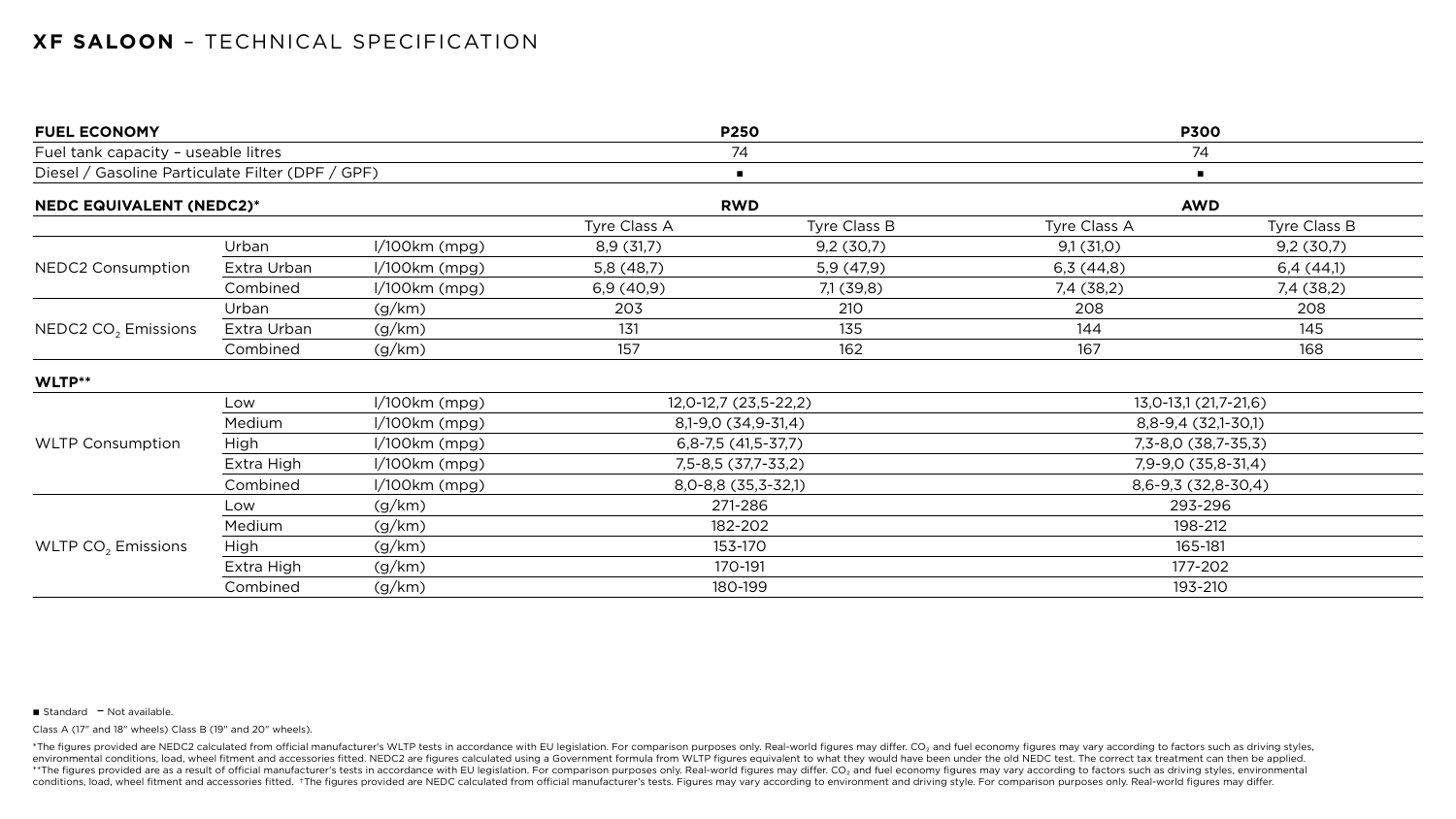| <b>POWERTRAIN</b>                                          | <b>D200 MHEV</b>                           |                   |  |  |
|------------------------------------------------------------|--------------------------------------------|-------------------|--|--|
| Transmission                                               | Automatic                                  |                   |  |  |
| Driveline: All Wheel Drive (AWD) or Rear Wheel Drive (RWD) | <b>RWD</b>                                 | <b>AWD</b>        |  |  |
| Maximum power (PS (kW) / rpm)                              | 204(150)/3.750                             | 204(150)/3.750    |  |  |
| Maximum torque $(Nm / rpm)$                                | 430 / 1.750-2.500                          | 430 / 1.750-2.500 |  |  |
| Capacity (cc)                                              | 1.997                                      | 1.997             |  |  |
| No. of cylinders / Valves per cylinder                     | 4/4                                        | 4/4               |  |  |
| Cylinder layout                                            | Inline                                     | Inline            |  |  |
| Bore / stroke $(mm)$                                       | 83 / 92,3                                  | 83 / 92,3         |  |  |
| Compression ratio $(+/-0.5)$                               | 16,5                                       | 16,5              |  |  |
| <b>PERFORMANCE</b>                                         |                                            |                   |  |  |
| Acceleration (secs) 0-100 km/h (0-60mph)                   | 7,8(7,3)                                   | 8,0(7,5)          |  |  |
| Maximum speed km/h (mph)                                   | 230 (143)                                  | 230 (143)         |  |  |
| <b>BRAKES</b>                                              |                                            |                   |  |  |
| Front type                                                 | Single Piston Sliding Caliper, Vented Disc |                   |  |  |
| Front diameter (mm)                                        | 325<br>325                                 |                   |  |  |
| Rear type                                                  | Single Piston Sliding Caliper, Vented Disc |                   |  |  |
| Rear diameter (mm)                                         | 325<br>325                                 |                   |  |  |
| Park Brake                                                 | iEPB, motor on caliper                     |                   |  |  |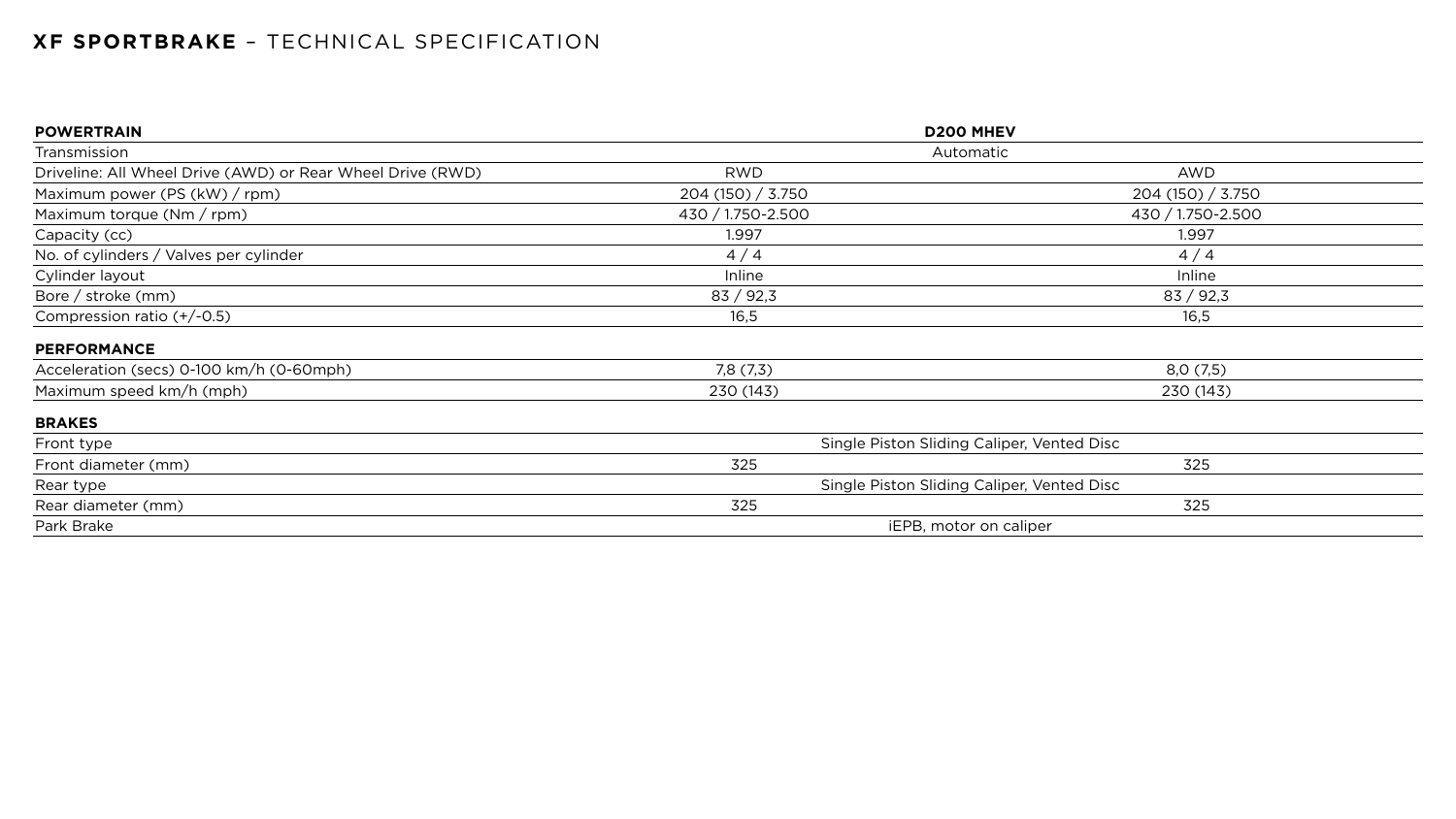| WEIGHTS (kg)*                            | <b>D200 MHEV</b> |       |  |  |
|------------------------------------------|------------------|-------|--|--|
| Unladen weight (EU)**                    | 1.870            | 1.931 |  |  |
| Unladen weight (DIN) <sup>+</sup>        | 1.795            | 1.856 |  |  |
| Gross Vehicle Weight (GVW)               | 2.390            | 2.450 |  |  |
| <b>TOWING (kg)</b>                       |                  |       |  |  |
| Unbraked trailer                         | 750              | 750   |  |  |
| Maximum towing                           | 2.000            | 2.000 |  |  |
| Maximum coupling point (nose weight)     | 100              | 100   |  |  |
| Maximum vehicle and trailer combination  | 4.390            | 4.450 |  |  |
| <b>ROOF CARRYING (kg)</b>                |                  |       |  |  |
| Maximum roof load (including cross bars) | 100              | 100   |  |  |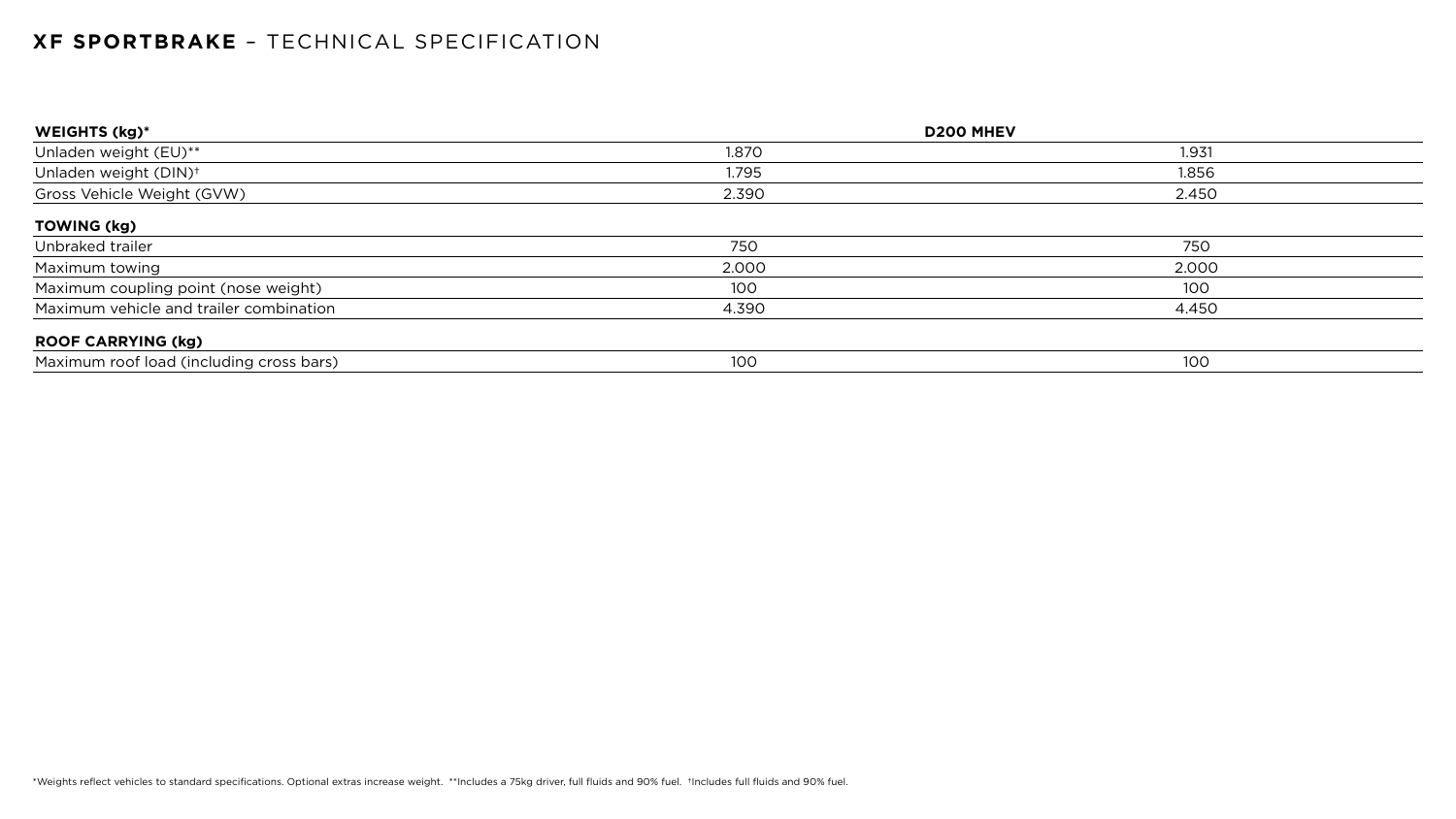| <b>FUEL ECONOMY</b>                              |             |                 | <b>D200 MHEV</b> |                      |                               |            |
|--------------------------------------------------|-------------|-----------------|------------------|----------------------|-------------------------------|------------|
| Fuel tank capacity - useable litres              |             |                 |                  |                      | 68                            |            |
| Diesel / Gasoline Particulate Filter (DPF / GPF) |             |                 |                  |                      | $\blacksquare$                |            |
| <b>NEDC EQUIVALENT (NEDC2)*</b>                  |             | <b>RWD</b>      |                  |                      | <b>AWD</b>                    |            |
|                                                  |             | Tyre Class A    | Tyre Class B     | Tyre Class A         | Tyre Class B                  |            |
|                                                  | Urban       | $1/100km$ (mpg) | 5,3(53,3)        | 5,5(51,4)            | 5,5(51,4)                     | 5,6(50,4)  |
| <b>NEDC2 Consumption</b>                         | Extra Urban | $1/100km$ (mpg) | 4,2 (67,3)       | 4,3(65,7)            | 4,4 (64,2)                    | 4,4 (64,2) |
|                                                  | Combined    | $1/100km$ (mpg) | 4,6(61,4)        | 4,7(60,1)            | 4,8 (58,9)                    | 4,9(57,6)  |
|                                                  | Urban       | (g/km)          | 141              | 144                  | 145                           | 147        |
| NEDC2 CO <sub>2</sub> Emissions                  | Extra Urban | (g/km)          | 109              | 114                  | 115                           | 117        |
|                                                  | Combined    | (g/km)          | 121              | 125                  | 126                           | 128        |
| WLTP**                                           |             |                 |                  |                      |                               |            |
|                                                  | Low         | $1/100km$ (mpg) |                  | $6,4-6,8(44,1-41,5)$ | $6, 8 - 7, 3$ (41, 5 - 38, 7) |            |
|                                                  | Medium      | $1/100km$ (mpg) |                  | $5,2-5,7(54,3-49,6)$ | $5,9-6,3(47,9-44,8)$          |            |
| <b>WLTP Consumption</b>                          | High        | $1/100km$ (mpg) |                  | 4,4-5,0 (64,2-56,5)  | 4,9-5,3 (57,6-53,3)           |            |
|                                                  | Extra High  | $1/100km$ (mpg) |                  | $5,4-6,0(52,3-47,1)$ | $5,9-6,3(47,9-44,8)$          |            |
|                                                  | Combined    | $1/100km$ (mpg) |                  | $5,2-5,8(54,3-48,7)$ | $5,7-6,2$ (49,6-45,6)         |            |
|                                                  | Low         | (g/km)          | 167-179          |                      | 180-191                       |            |
|                                                  | Medium      | (g/km)          |                  | 137-150              | 154-164                       |            |
| WLTP $CO2$ Emissions                             | High        | (g/km)          | 116-131          |                      | 130-140                       |            |
|                                                  | Extra High  | (g/km)          |                  | 142-158              | 153-168                       |            |
|                                                  | Combined    | (g/km)          |                  | 137-151              | 150-162                       |            |

■ Standard - Not available.

\*The figures provided are NEDC2 calculated from official manufacturer's WLTP tests in accordance with EU legislation. For comparison purposes only. Real-world figures may differ. CO<sub>2</sub> and fuel economy figures may vary acc environmental conditions, load, wheel fitment and accessories fitted. NEDC2 are figures calculated using a Government formula from WLTP figures equivalent to what they would have been under the old NEDC test. The correct t \*\*The figures provided are as a result of official manufacturer's tests in accordance with EU legislation. For comparison purposes only. Real-world figures may differ. CO<sub>2</sub> and fuel economy figures may vary according to f conditions, load, wheel fitment and accessories fitted.

Class A (17" and 18" wheels) Class B (19" and 20" wheels).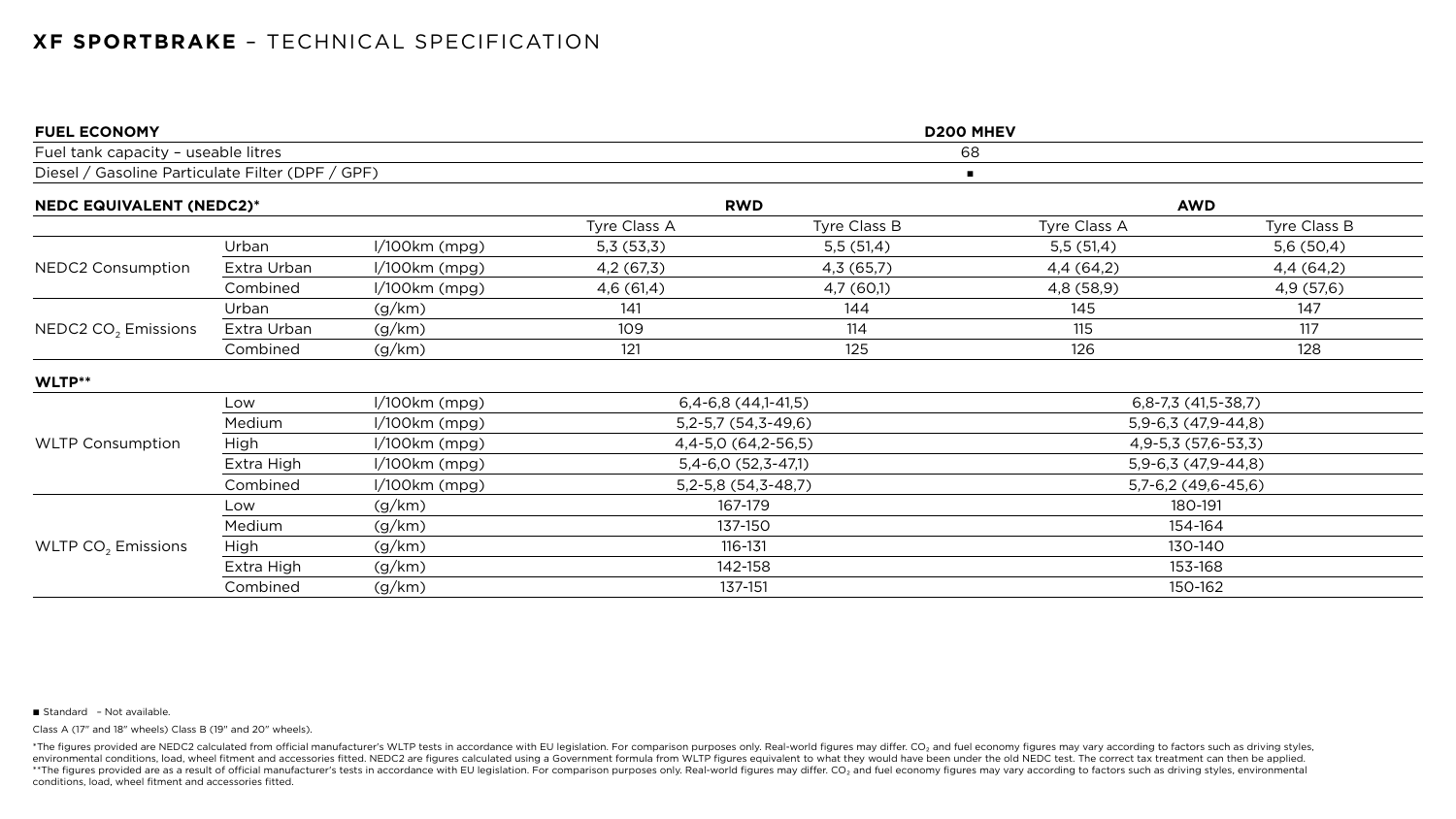| <b>POWERTRAIN</b>                                          | <b>P250</b>                                | <b>P300</b>                                |  |
|------------------------------------------------------------|--------------------------------------------|--------------------------------------------|--|
| Transmission                                               | Automatic                                  | Automatic                                  |  |
| Driveline: All Wheel Drive (AWD) or Rear Wheel Drive (RWD) | <b>RWD</b>                                 | <b>AWD</b>                                 |  |
| Maximum power (PS (kW) / rpm)                              | 250(184)/5.500                             | 300(221) / 5.500                           |  |
| Maximum torque $(Nm / rpm)$                                | 365 / 1.300-4.500                          | 400 / 1.500-4.500                          |  |
| Capacity (cc)                                              | 1.997                                      | 1.997                                      |  |
| No. of cylinders / Valves per cylinder                     | 4/4                                        | 4/4                                        |  |
| Cylinder layout                                            | Inline                                     | Inline                                     |  |
| Bore / stroke (mm)                                         | 83 / 92,3                                  | 83 / 92,3                                  |  |
| Compression ratio $(+/-0.5)$                               | 10,5                                       | 9,5                                        |  |
| <b>PERFORMANCE</b>                                         |                                            |                                            |  |
| Acceleration (secs) 0-100 km/h (0-60mph)                   | 7,1(6,7)                                   | 6,2(5,9)                                   |  |
| Maximum speed km/h (mph)                                   | 241 (150)                                  | 250 (155)                                  |  |
| <b>BRAKES</b>                                              |                                            |                                            |  |
| Front type                                                 |                                            | Single Piston Sliding Caliper, Vented Disc |  |
| Front diameter (mm)                                        | 325 - 17" Wheel<br>350<br>350 - 18" Wheel  |                                            |  |
| Rear type                                                  | Single Piston Sliding Caliper, Vented Disc |                                            |  |
| Rear diameter (mm)                                         | 325<br>325                                 |                                            |  |
| Park Brake                                                 | iEPB, motor on caliper                     |                                            |  |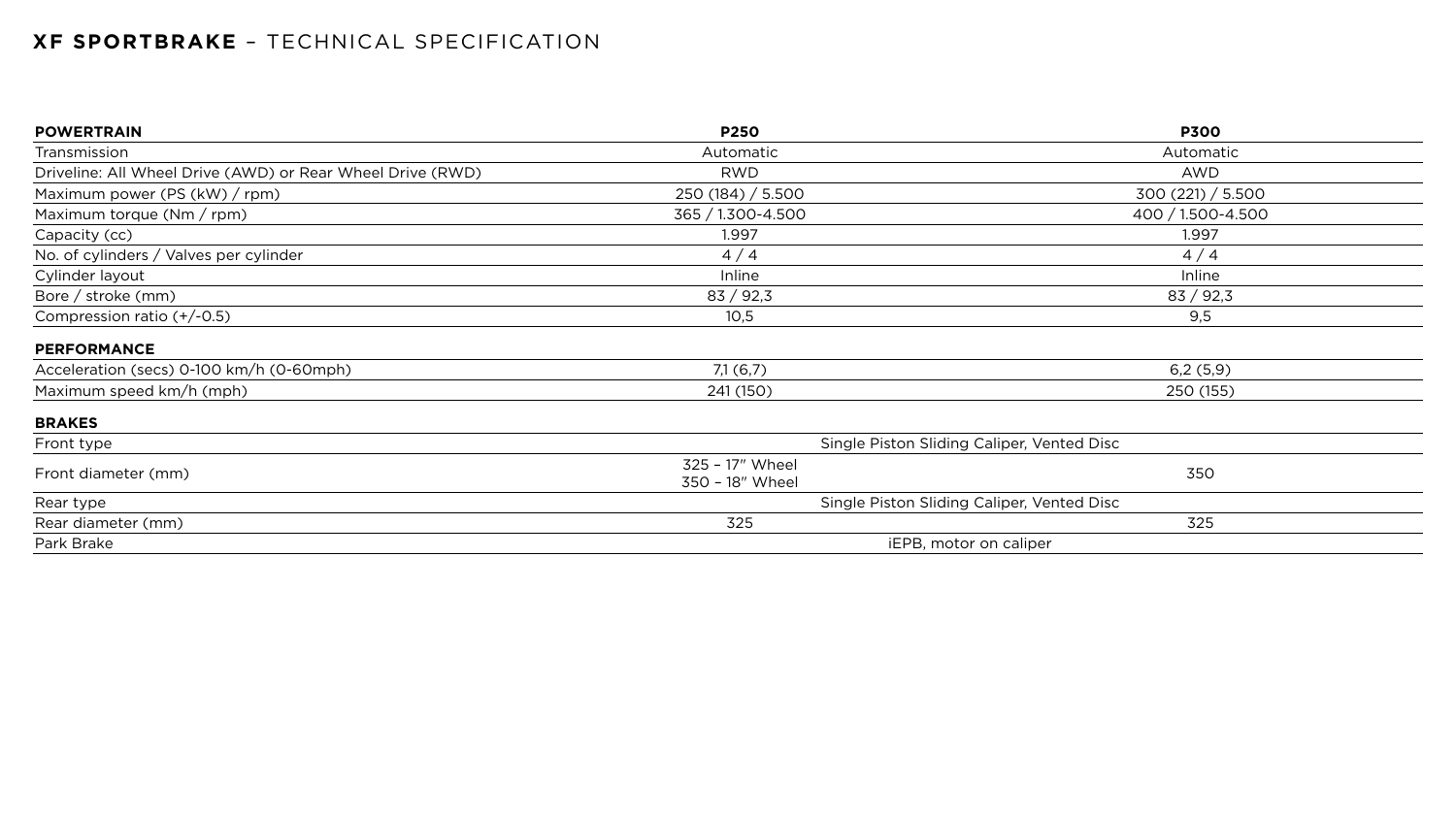| <b>WEIGHTS (kg)*</b>                     | <b>P250</b> | <b>P300</b> |
|------------------------------------------|-------------|-------------|
| Unladen weight (EU)**                    | 1.801       | 1.880       |
| Unladen weight (DIN) <sup>+</sup>        | 1.726       | 1.805       |
| Gross Vehicle Weight (GVW)               | 2.330       | 2.400       |
| <b>TOWING (kg)</b>                       |             |             |
| Unbraked trailer                         | 750         | 750         |
| Maximum towing                           | 1.900       | 1.900       |
| Maximum coupling point (nose weight)     | 100         | 100         |
| Maximum vehicle and trailer combination  | 4.230       | 4.300       |
| <b>ROOF CARRYING (kg)</b>                |             |             |
| Maximum roof load (including cross bars) | 100         | 100         |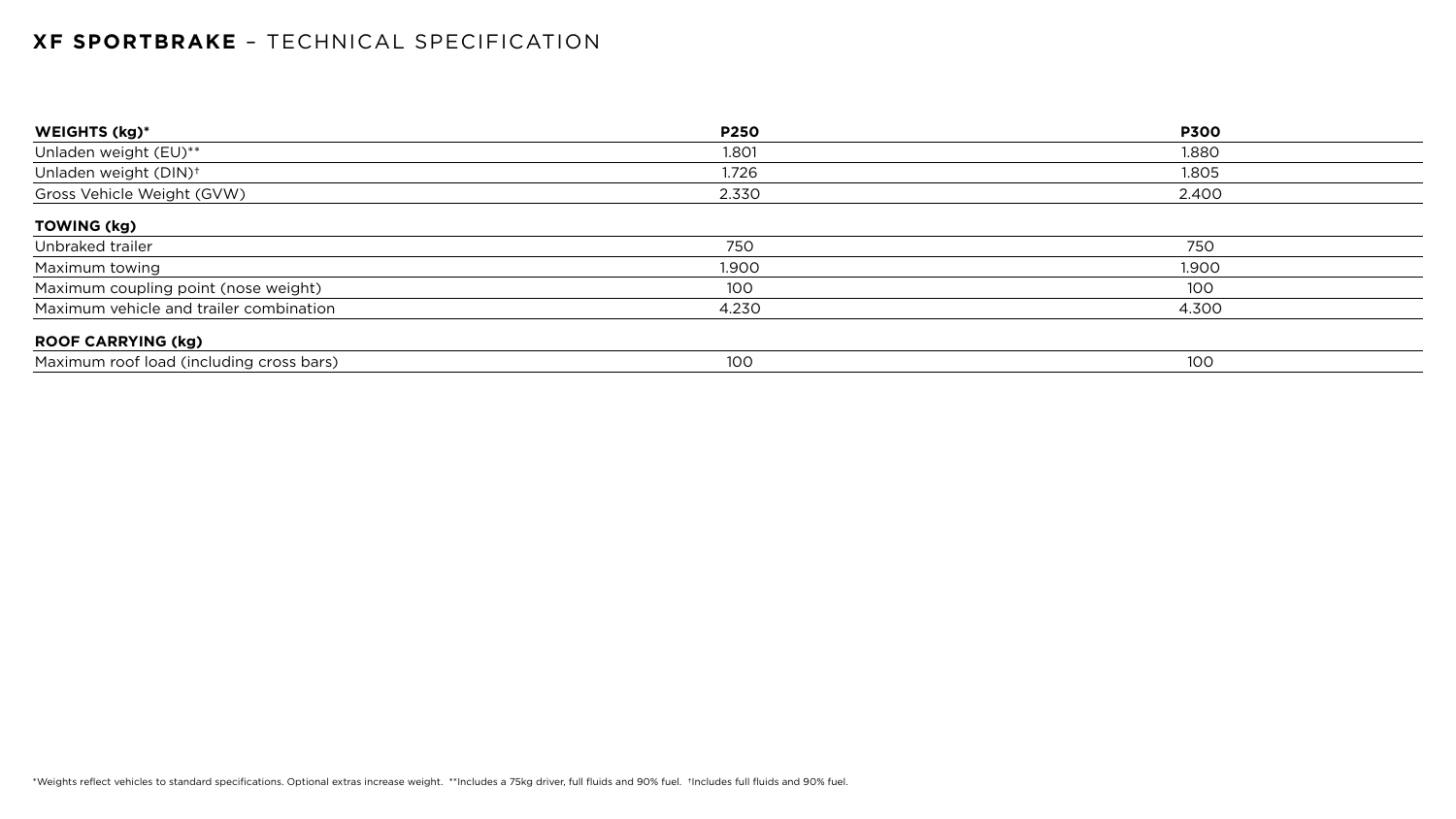| <b>FUEL ECONOMY</b><br>Fuel tank capacity - useable litres<br>Diesel / Gasoline Particulate Filter (DPF / GPF) |             |                 | <b>P250</b><br>74<br>$\blacksquare$ |            | <b>P300</b><br>74<br>$\blacksquare$ |            |                                 |  |  |              |              |              |              |
|----------------------------------------------------------------------------------------------------------------|-------------|-----------------|-------------------------------------|------------|-------------------------------------|------------|---------------------------------|--|--|--------------|--------------|--------------|--------------|
|                                                                                                                |             |                 |                                     |            |                                     |            | <b>NEDC EQUIVALENT (NEDC2)*</b> |  |  | <b>RWD</b>   |              | <b>AWD</b>   |              |
|                                                                                                                |             |                 |                                     |            |                                     |            |                                 |  |  | Tyre Class A | Tyre Class B | Tyre Class A | Tyre Class B |
| <b>NEDC2 Consumption</b>                                                                                       | Urban       | $1/100km$ (mpg) | 9,2(30,7)                           | 9,5(29,7)  | 9,3(30,4)                           | 9,3(30,4)  |                                 |  |  |              |              |              |              |
|                                                                                                                | Extra Urban | $1/100km$ (mpg) | 5,9(47,9)                           | 6,0(47,1)  | 6,8(41,5)                           | 6,9(40,9)  |                                 |  |  |              |              |              |              |
|                                                                                                                | Combined    | $1/100km$ (mpg) | 7,1(39,8)                           | 7,3 (38,7) | 7,7 (36,7)                          | 7,8 (36,2) |                                 |  |  |              |              |              |              |
| NEDC2 $CO2$ Emissions                                                                                          | Urban       | (g/km)          | 209                                 | 216        | 211                                 | 211        |                                 |  |  |              |              |              |              |
|                                                                                                                | Extra Urban | (g/km)          | 133                                 | 137        | 155                                 | 156        |                                 |  |  |              |              |              |              |
|                                                                                                                | Combined    | (g/km)          | 160                                 | 165        | 176                                 | 177        |                                 |  |  |              |              |              |              |
| WLTP**                                                                                                         |             |                 |                                     |            |                                     |            |                                 |  |  |              |              |              |              |
| <b>WLTP Consumption</b>                                                                                        | Low         | $1/100km$ (mpg) | 12,2-12,8 (23,2-22,1)               |            | 13,0-13,2 (21,7-21,4)               |            |                                 |  |  |              |              |              |              |
|                                                                                                                | Medium      | $1/100km$ (mpg) | 8,4-9,2 (33,6-30,7)                 |            | $9,1-9,6$ (31,0-29,4)               |            |                                 |  |  |              |              |              |              |
|                                                                                                                | High        | $1/100km$ (mpg) | 7,1-7,7 (39,8-36,7)                 |            | 7,8-8,4 (36,2-33,6)                 |            |                                 |  |  |              |              |              |              |
|                                                                                                                | Extra High  | $1/100km$ (mpg) | $8,0-8,8$ (35,3-32,1)               |            | 8,6-9,5 (32,8-29,7)                 |            |                                 |  |  |              |              |              |              |
|                                                                                                                | Combined    | $1/100km$ (mpg) | $8,3-9,1(34,0-31,0)$                |            | $9,0-9,7$ (31,4-29,1)               |            |                                 |  |  |              |              |              |              |
| WLTP $CO2$ Emissions                                                                                           | Low         | (g/km)          | 275-288                             |            | 294-297                             |            |                                 |  |  |              |              |              |              |
|                                                                                                                | Medium      | (g/km)          | 188-206                             |            | 204-217                             |            |                                 |  |  |              |              |              |              |
|                                                                                                                | High        | (g/km)          | 159-174                             |            | 175-188                             |            |                                 |  |  |              |              |              |              |
|                                                                                                                | Extra High  | (g/km)          | 180-198                             |            | 195-214                             |            |                                 |  |  |              |              |              |              |
|                                                                                                                | Combined    | (g/km)          | 188-204                             |            | 204-218                             |            |                                 |  |  |              |              |              |              |

■ Standard - Not available.

\*The figures provided are NEDC2 calculated from official manufacturer's WLTP tests in accordance with EU legislation. For comparison purposes only. Real-world figures may differ. CO<sub>2</sub> and fuel economy figures may vary acc environmental conditions, load, wheel fitment and accessories fitted. NEDC2 are figures calculated using a Government formula from WLTP figures equivalent to what they would have been under the old NEDC test. The correct t \*\*The figures provided are as a result of official manufacturer's tests in accordance with EU legislation. For comparison purposes only. Real-world figures may differ. CO<sub>2</sub> and fuel economy figures may vary according to f conditions, load, wheel fitment and accessories fitted.

Class A (17" and 18" wheels) Class B (19" and 20" wheels).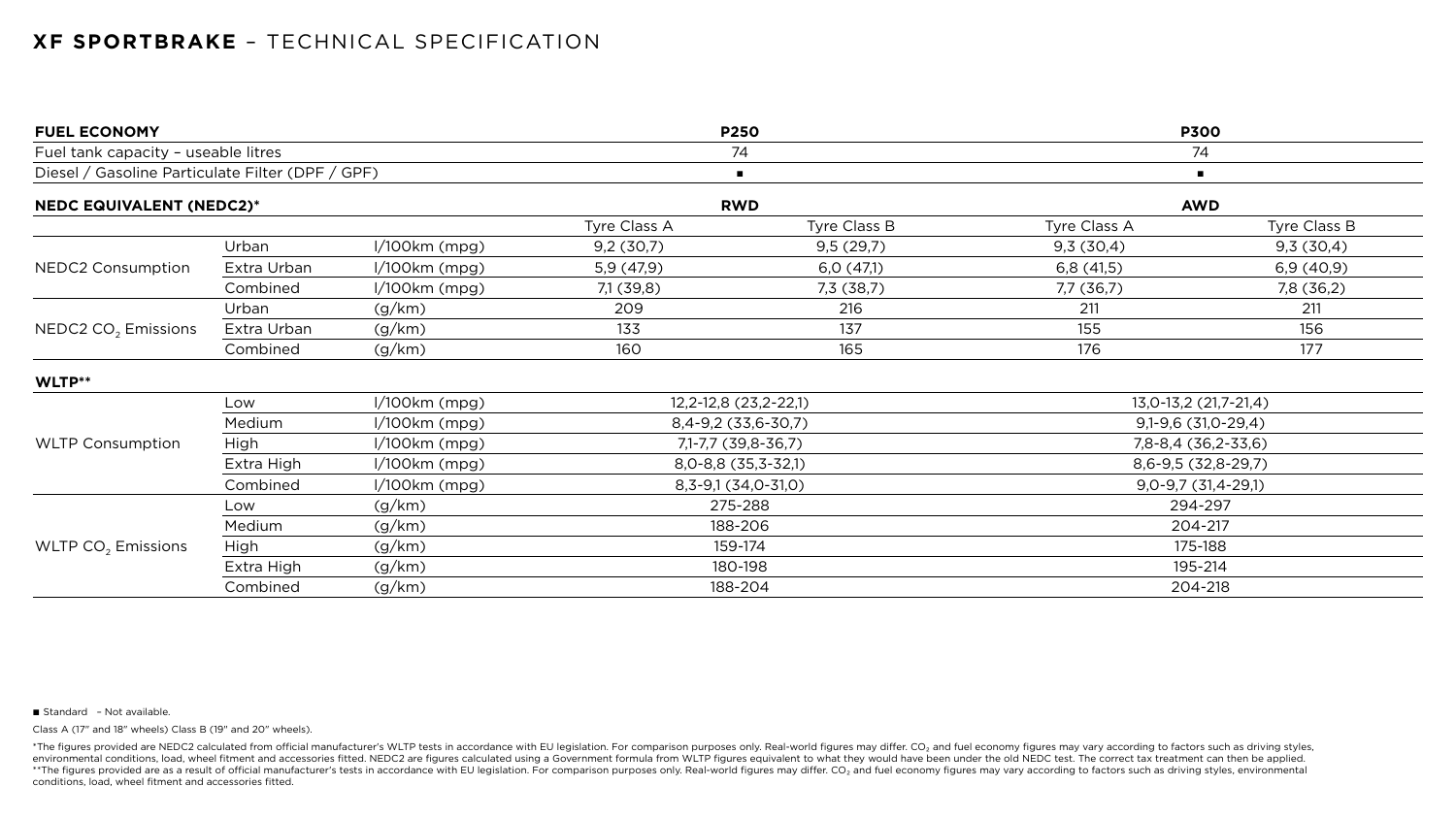## **XF SALOON** – DIMENSIONS

### **Vehicle Height** – 1.456mm

#### **Headroom**

Maximum headroom with / without Panoramic roof fitted Front headroom 953 / 991mm Rear headroom 970 / 970mm

#### **Legroom**

Maximum front legroom 1.054mm Maximum rear legroom 957mm

#### **Loadspace Capacity\***

Height 687mm, Width 1.203mm Loadspace width between arches 791mm Maximum loadspace volume behind first row Dry\*\* 1.128 litres, Wet† 1.484 litres Maximum loadspace volume behind second row Dry\*\* 344 litres, Wet† 459 litres

### **Turning Circle**

Kerb-to-kerb 12,02m Wall-to-wall 12,40m Turns lock-to-lock 2,6



\*Loadspace capacity is reduced on MHEV models. \*\*Dry: Volume as measured with VDA-compliant solid blocks (200mm x 50mm x 100mm). †Wet: Volume as measured by simulating the loadspace filled with liquid.

Dimensions were measured with vehicle at unladen weight.



4.962mm

1.602mm